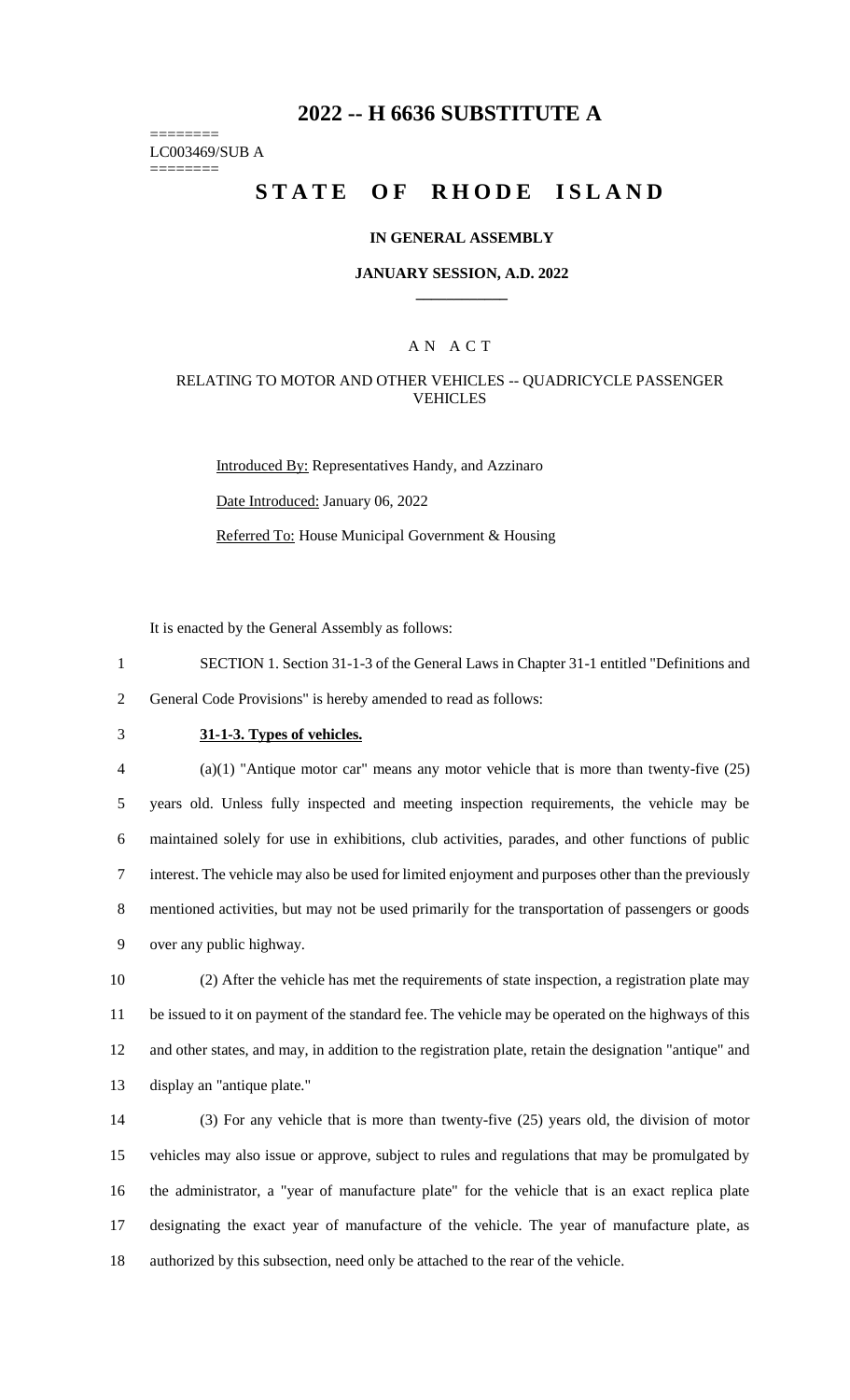(b)(1) "Antique motorcycle" means any motorcycle that is more than twenty-five (25) years old. Unless fully inspected and meeting inspection requirements, the vehicle shall be maintained solely for use in exhibitions, club activities, parades, and other functions of public interest. The vehicle may also be used for limited enjoyment and purposes other than the previously mentioned activities, but may not be used primarily for the transportation of passengers or goods over any public highway; and

 (2) After the vehicle has met the requirements of state inspection, a registration plate may be issued to it, on payment of the standard fee, and the vehicle may be operated on the highways of this and other states, and may, in addition to the registration plate, retain the designation "antique" and display an "antique plate."

 (c) "Authorized emergency vehicle" means vehicles of the fire department (fire patrol); police vehicles; vehicles of the department of corrections while in the performance of official duties; vehicles used by the state bomb squad within the office of state fire marshal; vehicles of municipal departments or public service corporations designated or authorized by the administrator as ambulances and emergency vehicles; and privately owned motor vehicles of volunteer firefighters or privately owned motor vehicles of volunteer ambulance drivers or attendants, as authorized by the department chief or commander and permitted by the Rhode Island Association of Fire Chiefs and Rhode Island Association of Police Chiefs Joint Committee for Volunteer Warning Light Permits.

 (d) "Automobile" means, for registration purposes, every motor vehicle carrying passengers other than for hire.

 (e) "Bicycle" means every vehicle having two (2) tandem wheels, except scooters and similar devices, propelled exclusively by human power, and upon which a person may ride.

 (f) "Camping recreational vehicle" means a vehicular type camping unit, certified by the manufacturer as complying with ANSI A119.2 Standards, designed primarily as temporary living quarters for recreation that has either its own motor power or is mounted on, or towed by, another vehicle. The basic units are tent trailers, fifth-wheel trailers, motorized campers, travel trailers, and pick-up campers.

 (g) "Electric motorized bicycle" means a motorized bicycle that may be propelled by human power or electric motor power, or by both, with an electric motor rated not more than two (2) (S.A.E.) horsepower, that is capable of a maximum speed of not more than twenty-five (25) miles per hour.

 (h) "Electric personal assistive mobility device" ("EPAMD") is a self-balancing, non-tandem two-wheeled (2) device, designed to transport only one person, with an electric propulsion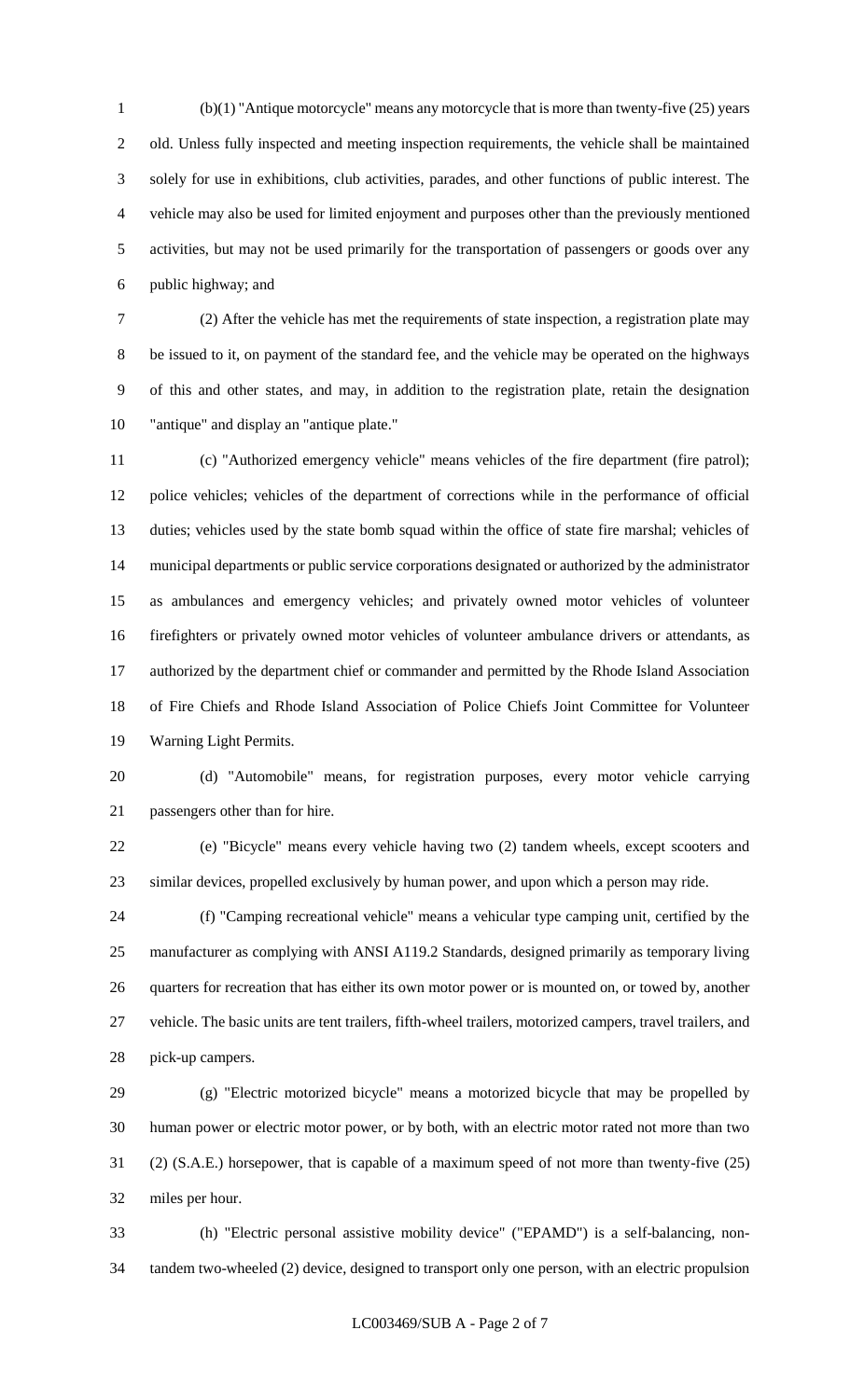system that limits the maximum speed of the device to fifteen (15) miles per hour.

 (i) "Fifth-wheel trailer": A towable recreational vehicle, not exceeding four hundred (400) square feet in area, designed to be towed by a motorized vehicle that contains a towing mechanism that is mounted above or forward of the tow vehicle's rear axle and that is eligible to be registered for highway use.

 (j) "Hearse" means every motor vehicle used for transporting human corpses. A hearse shall be considered an automobile for registration purposes.

 (k) "Jitney or bus" means: (1) A "public bus" that includes every motor vehicle, trailer, semi-trailer, tractor trailer, or tractor trailer combination, used for the transportation of passengers for hire, and operated wholly or in part upon any street or highway as a means of transportation similar to that afforded by a street railway company, by indiscriminately receiving or discharging passengers, or running on a regular route or over any portion of one, or between fixed termini; or (2) A "private bus" that includes every motor vehicle other than a public bus or passenger van designed for carrying more than ten (10) passengers and used for the transportation of persons, and every motor vehicle other than a taxicab designed and used for the transportation of persons for compensation.

 (l) "Motorcycle" means only those motor vehicles having not more than three (3) wheels in contact with the ground and a saddle on which the driver sits astride, except bicycles with helper motors as defined in subsection (n) of this section.

 (m) "Motor-driven cycle" means every motorcycle, including every motor scooter, with a motor of no greater than five (5) horsepower, except bicycles with helper motors as defined in subsection (n) of this section.

 (n) "Motorized bicycles" means two-wheel (2) vehicles that may be propelled by human power or helper power, or by both, with a motor rated not more than four and nine-tenths (4.9) horsepower and not greater than fifty (50) cubic centimeters, that are capable of a maximum speed of not more than thirty (30) miles per hour.

 (o) "Motorized camper": A camping recreational vehicle, built on, or permanently attached to, a self-propelled motor vehicle chassis cab or van that is an integral part of the completed vehicle.

 (p) "Motorized tricycles" means tricycles that may be propelled by human power or helper motor, or by both, with a motor rated no more than 1.5 brake horsepower that is capable of a maximum speed of not more than thirty (30) miles per hour.

 (q) "Motorized wheelchair" means any self-propelled vehicle, designed for, and used by, a person with a disability that is incapable of speed in excess of eight (8) miles per hour.

(r) "Motor scooter" means a motor-driven cycle with a motor rated not more than four and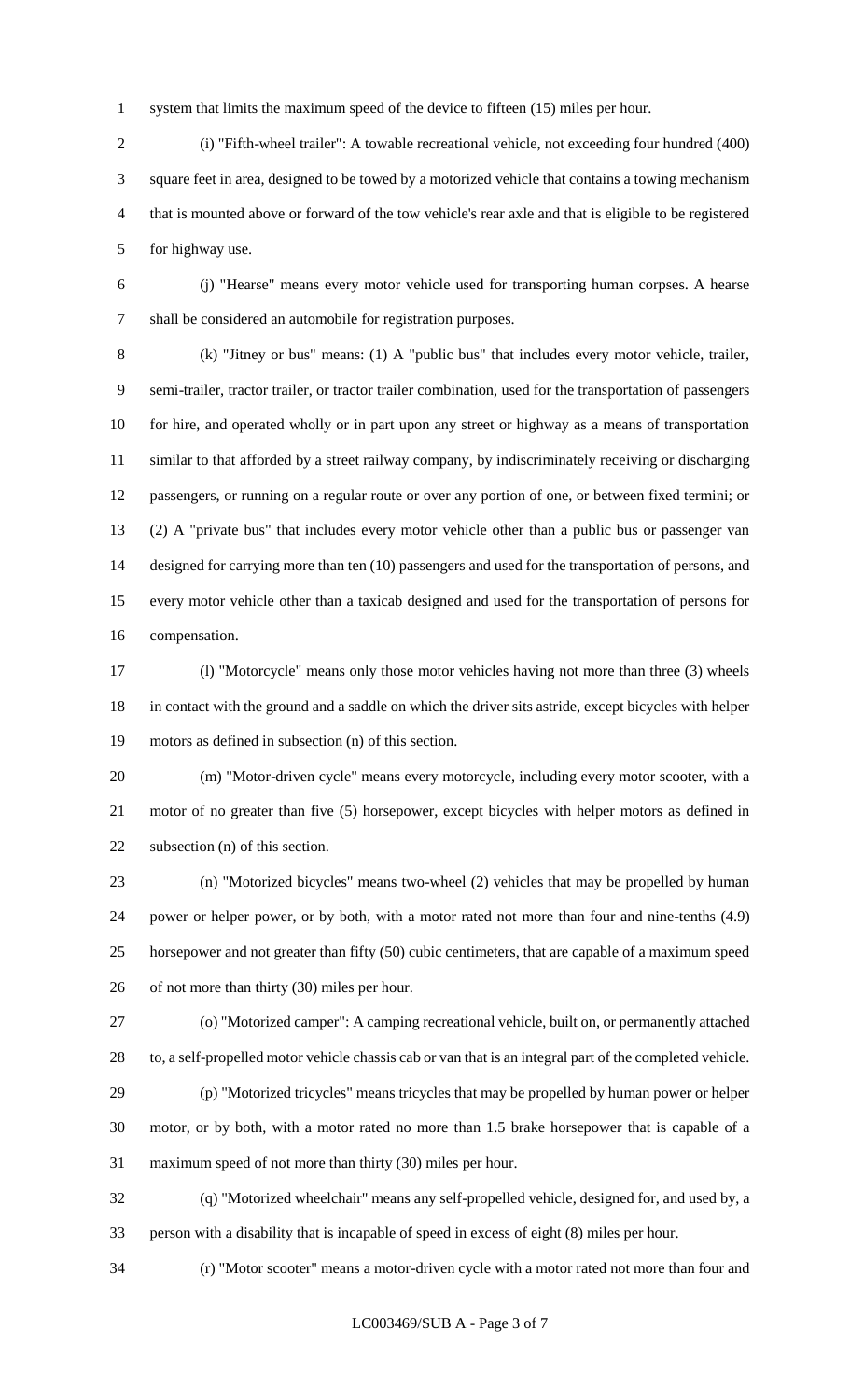1 nine-tenths (4.9) horsepower and not greater than fifty (50) cubic centimeters that is capable of a maximum speed of not more than thirty (30) miles per hour.

 (s) "Motor vehicle" means every vehicle that is self-propelled or propelled by electric power obtained from overhead trolley wires, but not operated upon rails, except vehicles moved exclusively by human power, an EPAMD and electric motorized bicycles as defined in subsection (g) of this section, and motorized wheelchairs.

 (t) "Motor vehicle for hire" means every motor vehicle other than jitneys, public buses, hearses, and motor vehicles used chiefly in connection with the conduct of funerals, to transport persons for compensation in any form, or motor vehicles rented for transporting persons either with or without furnishing an operator.

 (u) "Natural gas vehicle" means a vehicle operated by an engine fueled primarily by natural gas.

 (v) "Park trailer": A camping recreational vehicle that is eligible to be registered for highway use and meets the following criteria: (1) Built on a single chassis mounted on wheels; and (2) Certified by the manufacturer as complying with ANSI A119.5.

 (w) "Passenger van" means every motor vehicle capable of carrying ten (10) to fourteen (14) passengers plus an operator and used for personal use or on a not-for-hire basis. Passenger vans may be used for vanpools, transporting passengers to and from work locations, provided that the operator receives no remuneration other than free use of the vehicle.

 (x) "Pedal carriage" (also known as "quadricycles") means a nonmotorized bicycle with four (4) or more wheels operated by one or more persons for the purpose of, or capable of, transporting additional passengers in seats or on a platform made a part of or otherwise attached to the pedal carriage. The term shall not include a bicycle with trainer or beginner wheels affixed to it, nor shall it include a wheelchair or other vehicle with the purpose of operation by or for the transportation of a person with a disability, nor shall it include a tricycle built for a child or an adult with a seat for only one operator and no passenger.

 (y) "Pick-up camper": A camping recreational vehicle consisting of a roof, floor, and sides designed to be loaded onto and unloaded from the back of a pick-up truck.

 (z) "Quadricycles passenger vehicle" means a four-wheeled vehicle propelled by operator and passengers pedaling with support, as needed from a battery powered engine. It may not carry more than sixteen (16) passengers and an operator. The motor is used exclusively to propel the bicycle, and shall not be capable of providing assistance when the bicycle reaches a speed of twenty (20) miles per hour. Its dimensions shall not exceed one hundred and five-tenths inches (100.5") in height ninety-four inches (94") in width, or two hundred sixteen inches (216") in length. Cities and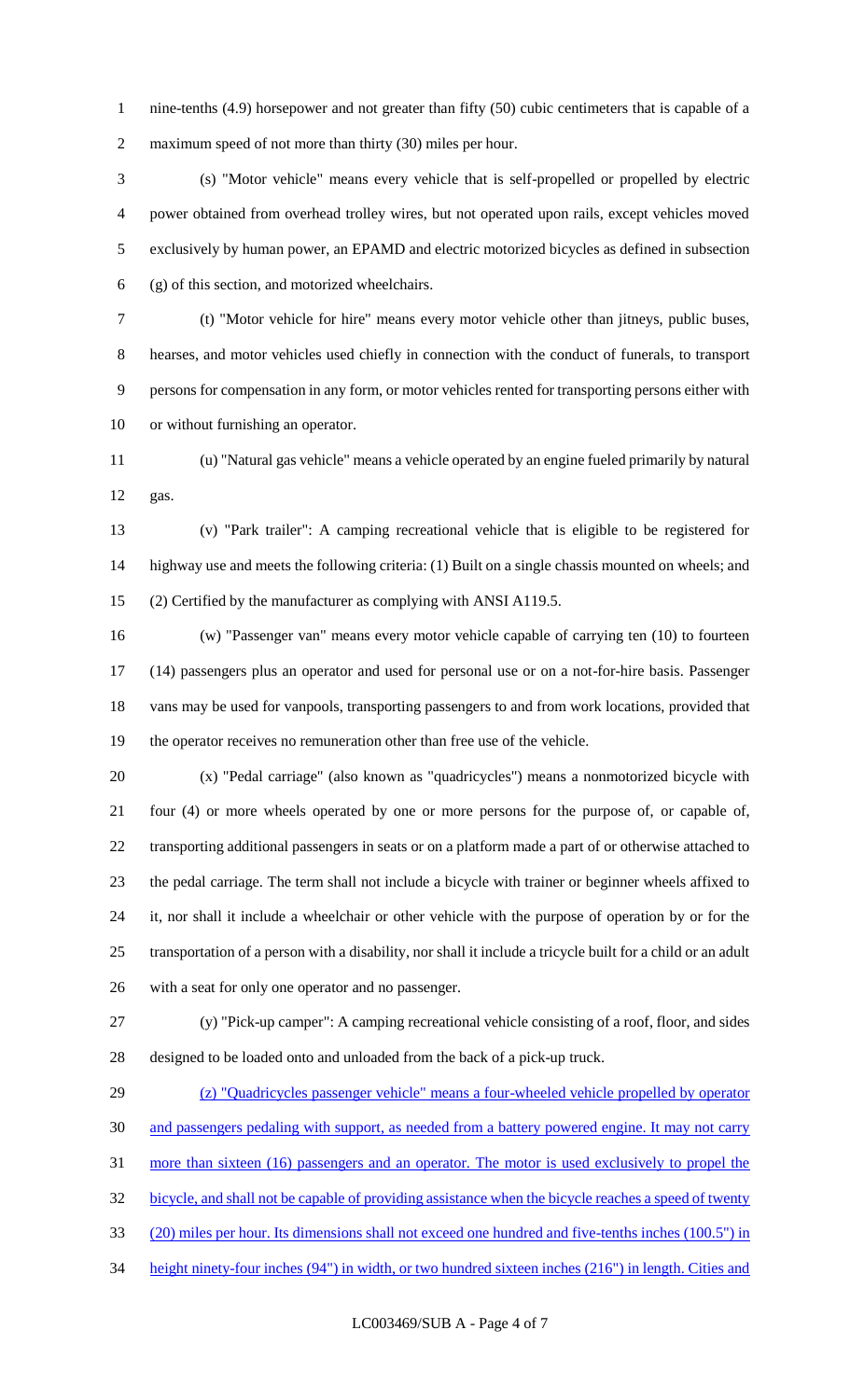towns that enact resolutions to allow these vehicles may permit their use on all roads on which

bicycle use is allowed; provided, however, that use of these vehicles shall be further subject to

approval by the local police chief.

 $\frac{1}{2}(a^2)(aa)$  "Rickshaw" (also known as "pedi cab") means a nonmotorized bicycle with three (3) wheels operated by one person for the purpose of, or capable of, transporting additional passengers in seats or on a platform made a part of, or otherwise attached to, the rickshaw. This definition shall not include a bicycle built for two (2) where the operators are seated one behind the other, nor shall it include the operation of a bicycle with trainer or beginner wheels affixed thereto, nor shall it include a wheelchair or other vehicle with the purpose of operation by or for the transportation of a person with a disability.

11 (aa)(bb) "School bus" means every motor vehicle owned by a public or governmental agency, when operated for the transportation of children to or from school; or privately owned, when operated for compensation for the transportation of children to or from school.

14 (bb)(cc) "Suburban vehicle" means every motor vehicle with a convertible or interchangeable body or with removable seats, usable for both passenger and delivery purposes, and including motor vehicles commonly known as station or depot wagons or any vehicle into which access can be gained through the rear by means of a hatch or trunk and where the rear seats can be folded down to permit the carrying of articles as well as passengers.

19  $\left(\frac{ce}{dd}\right)$  "Tent trailer": A towable recreational vehicle that is mounted on wheels and constructed with collapsible partial side walls that fold for towing by another vehicle and unfold for use and that is eligible to be registered for highway use.

22 (dd)(ee) "Trackless trolley coach" means every motor vehicle that is propelled by electric power obtained from overhead trolley wires, but not operated on rails.

24 (ee)(ff) "Travel trailer": A towable recreational vehicle, not exceeding three hundred twenty square feet (320 sq. ft.) in area, designed to be towed by a motorized vehicle containing a towing mechanism that is mounted behind the tow vehicle's bumper and that is eligible to be registered for highway use.

28  $(ff)(gg)$  "Vehicle" means every device in, upon, or by which any person or property is or may be transported or drawn upon a highway, except devices used exclusively upon stationary rails or tracks.

 SECTION 2. Chapter 31-3 of the General Laws entitled "Registration of Vehicles" is hereby amended by adding thereto the following section:

**31-3-31.4. Quadricycle passenger vehicles permitted.** 

(a) Cities and towns may enact an ordinance that regulates quadricycles, as defined in §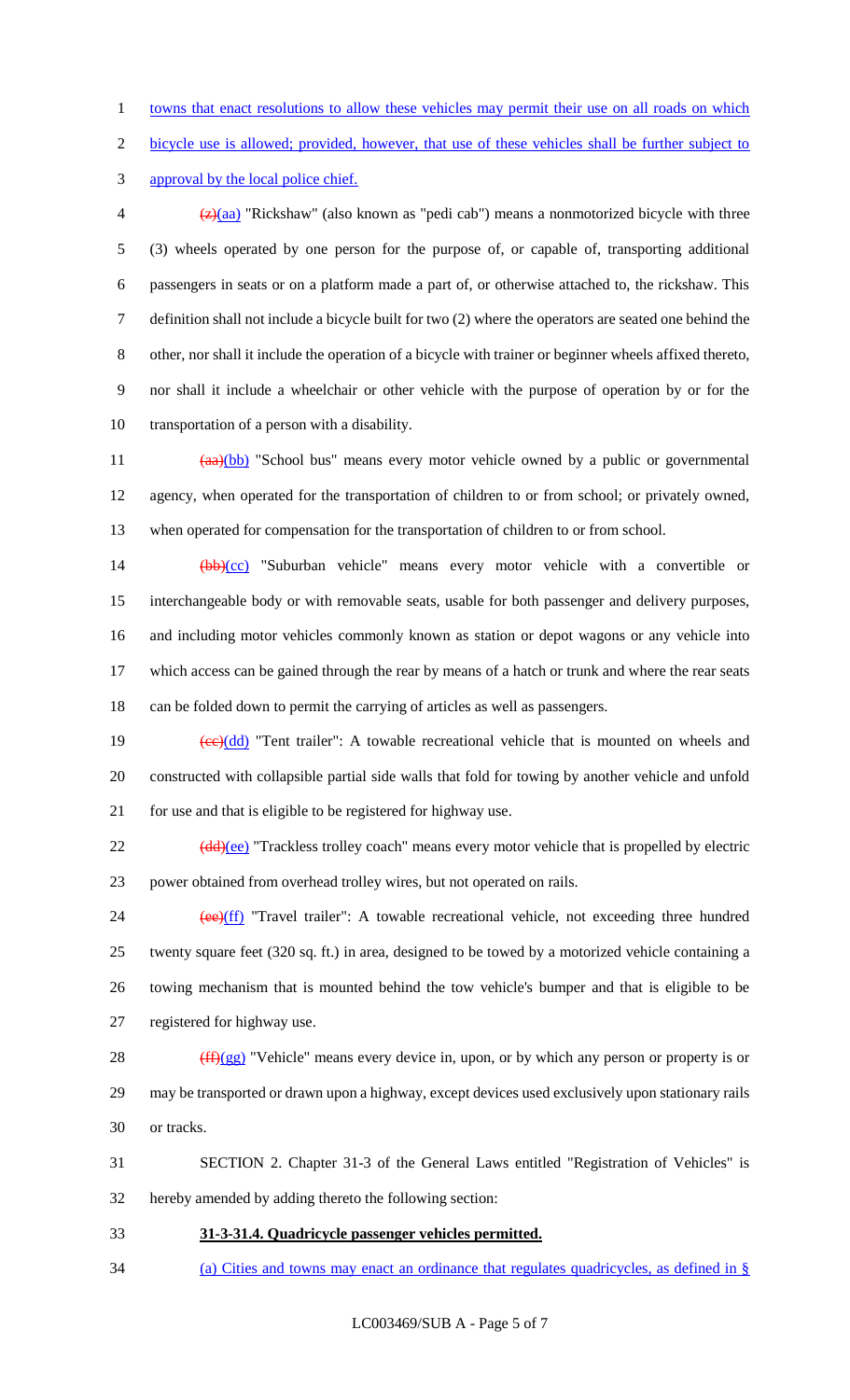- 1 31-1-3, and permit their use on all roads where bicycle use is permitted, and with a posted speed
- 2 limit of thirty (30) miles per hour or under; provided, however, that the use of these vehicles shall
- 3 be further subject to approval by the local police chief. Cities and towns approving the use of
- 4 quadricycles shall issue a permit which is required to be carried in the vehicle at all times, and shall
- 5 be valid only in the city or town issuing such permit.
- 6 (b) All operators of quadricycles shall hold a chauffeurs' license; provided, however, that
- 7 the operator of any quadricycles designed to transport sixteen (16) or more passengers, including
- 8 the driver, shall hold a commercial driver's license with a passenger endorsement.
- 9 (c) All owners and operators of quadricycles shall carry a minimum liability insurance
- 10 policy of one million dollars (\$1,000,000) on those vehicles.
- 11 (d) No operator, owner, nor vendor shall sell or permit the sale or use of alcohol on or from
- 12 their quadricycle.
- 13 (e) Quadricycles, as defined in § 31-1-3, shall not be required to be registered by the
- 14 division of motor vehicles under this chapter.
- 15 SECTION 3. This act shall take effect upon passage.

======== LC003469/SUB A ========